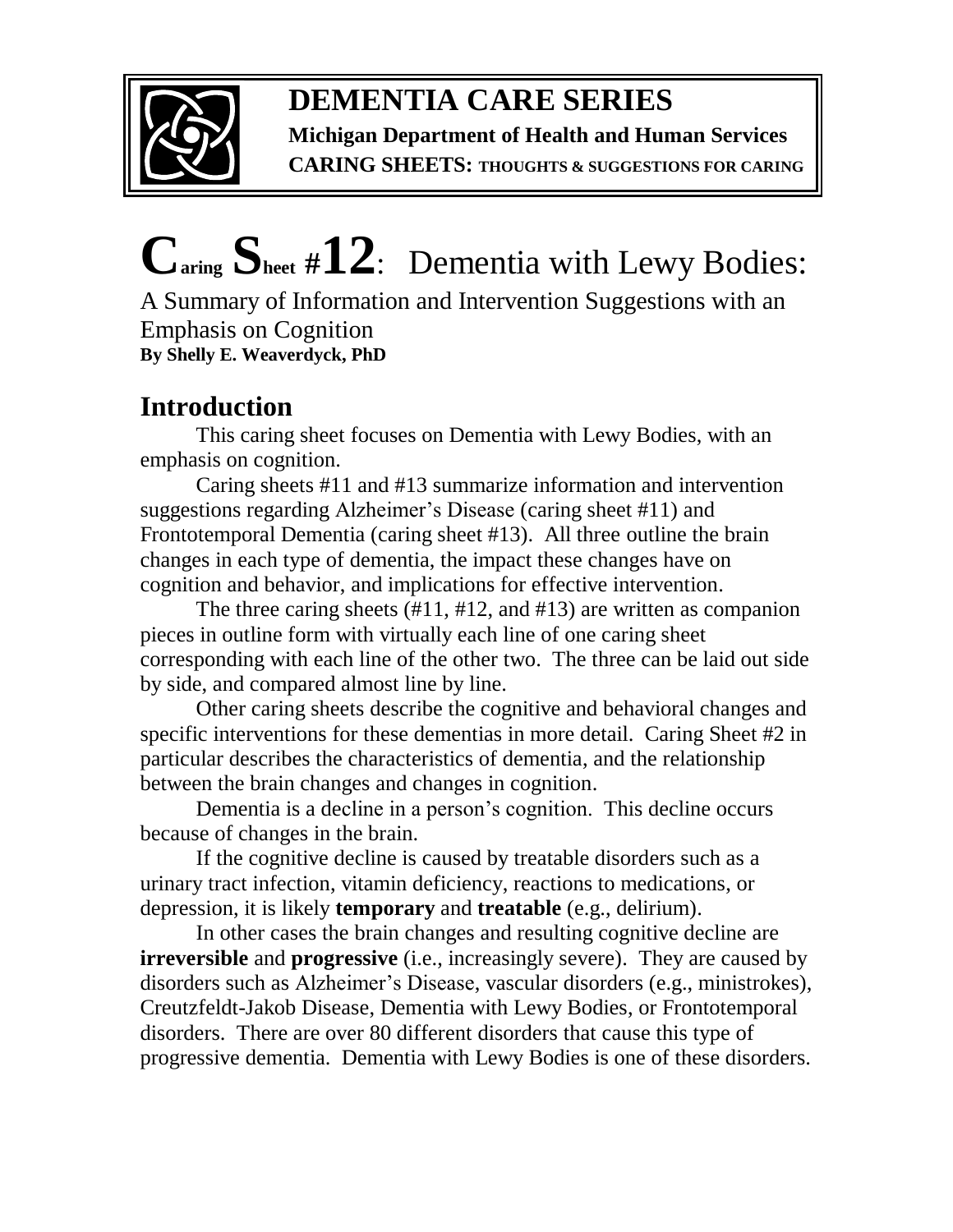

Caring Sheet # 12 Dementia with Lewy Bodies: A Summary S. Weaverdyck Page 2 of 6

## DEMENTIA WITH LEWY BODIES (DLB)

AD refers to Alzheimer's Disease

#### **CHARACTERISTICS**

Brain Disorder Most obvious symptoms: impairment in cognition, movement, behavior Progression: increasing severity of symptoms over time (a progressive dementia) Onset: age 50-70, usually around 55 or 65 Duration: shorter than AD and shorter life expectancy than AD Cause unknown Cure: no cure at this time, but there is treatment to reduce symptoms Diagnosis verified at autopsy Very common cause of dementia (20% of all dementia cases in United States; second most common) About 66% of people with DLB also have cognitive symptoms of AD Course: fluctuating (alternating periods of higher and lower functioning) with an overall decline over time, spontaneous improvement and decline, more rapid course than AD Increased sensitivity to some medications Named after F. H. Lewy, a German neurologist who in 1912 found the pathology (Lewy Bodies) in the brain stem Other names: Lewy Body Dementia (LBD), Cortical Lewy Body Disease (CLBD)

#### **NEUROPATHOLOGY**

Lewy bodies inside brain cells Acetylcholine reduction Dopamine reduction Neuritic plaques and neurofibrillary tangles (when AD present, as it frequently is)

#### **LOCATION OF CORTICAL BRAIN CHANGES**

Cortical refers to the cortex (i.e., the outer layer) of the brain Changes (pathological abnormalities) occur in the cortex and in internal (subcortical) structures of the brain Changes (pathological abnormalities) occur on both sides of the brain Cortical brain structures affected: Parietal lobe Occipital lobe Temporal lobe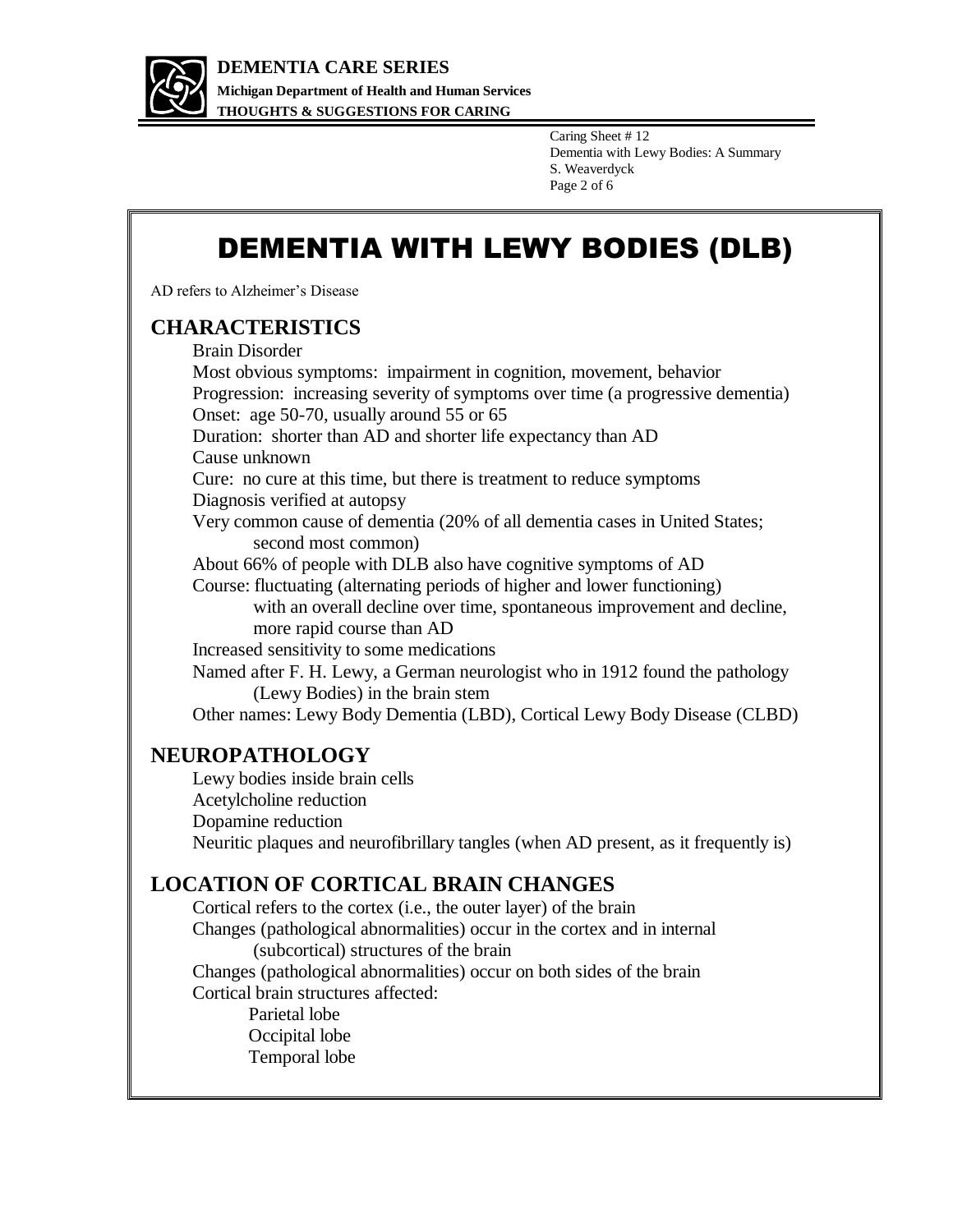

**Michigan Department of Health and Human Services THOUGHTS & SUGGESTIONS FOR CARING**

> Caring Sheet # 12 Dementia with Lewy Bodies: A Summary S. Weaverdyck Page 3 of 6

Subcortical changes disrupt frontal lobe functioning Brain stem (subcortical): disrupted consciousness, REM sleep, and sleep behavior) Limbic cortex (subcortical): disrupted emotions

#### **COGNITIVE CHANGES**

Fluctuations: good periods, then periods of more impairment, then good periods Memory less affected than in AD (memory loss more evident in later stages) Visuospatial: difficulty recognizing distance between objects and from self and difficulty arranging objects in space Attention impairment (fluctuates) Frontal-subcortical skills impaired Logic based on wrong premise (paranoia with a detailed, perhaps plausible rationale) Problem solving impaired early in course More insight than in AD, often Sensitivity to noise, sometimes Disinhibition, sometimes Inappropriate sexual behaviors, sometimes Manipulation and controlling behaviors, sometimes May sense or know hallucination isn't true, but is still emotionally engaged

#### **EMOTIONAL CHANGES**

Mood shifts: may be rapid Unexplained and unpredicted anger or aggression, sometimes Depression is common

#### **BEHAVIORAL CHANGES**

Hallucinations: particularly visual, emotionally engaging; begin early in course; well formed, detailed

Parkinson symptoms: slowed movements (bradykinesia); balance impairment; coordination impairment; rigidity; stooped posture; shuffling walk; some people have a tremor

Falls

Paranoia Delusions Syncope Transient loss of consciousness (unexplained) Good days (weeks) bad days (weeks)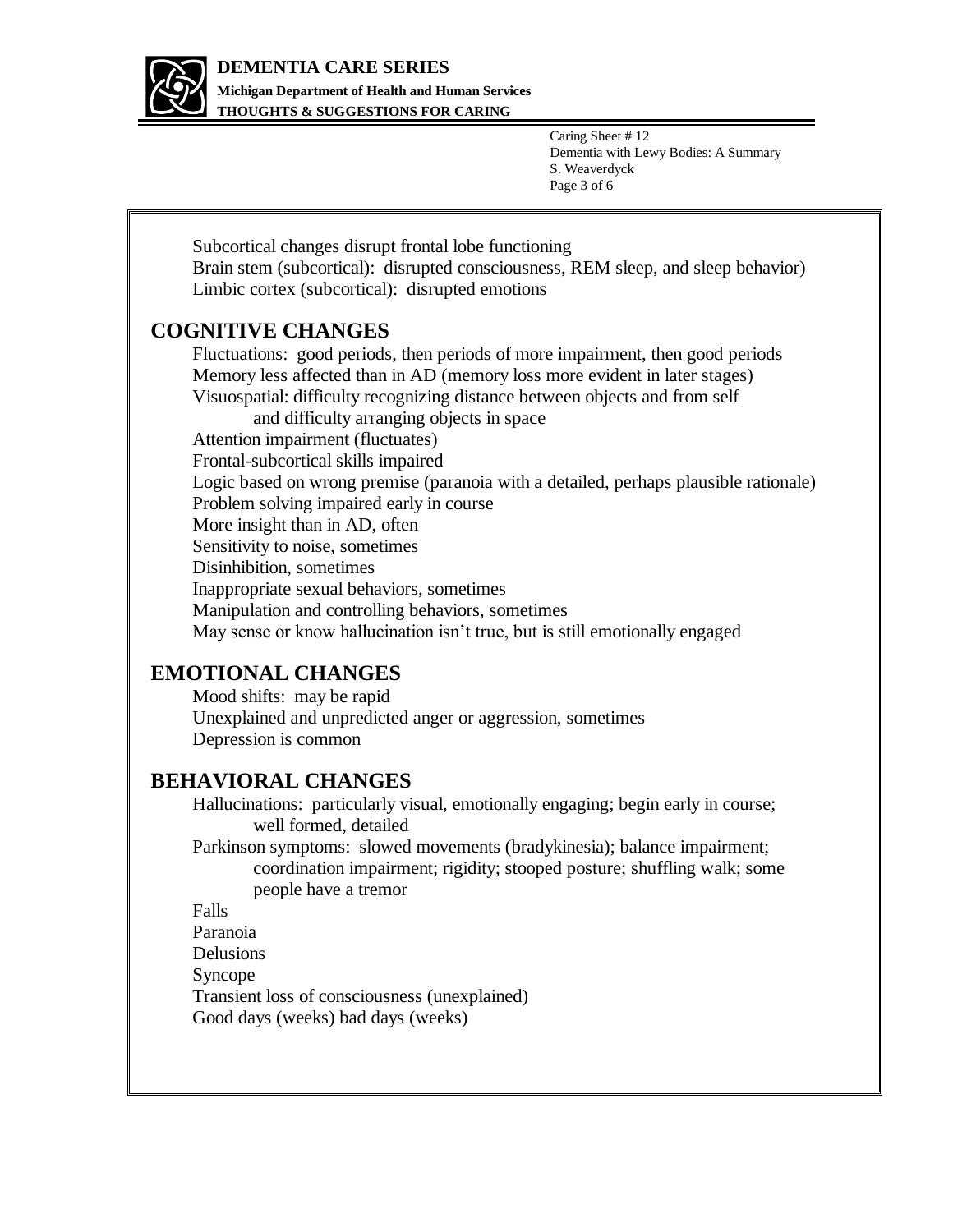

**Michigan Department of Health and Human Services THOUGHTS & SUGGESTIONS FOR CARING**

> Caring Sheet # 12 Dementia with Lewy Bodies: A Summary S. Weaverdyck Page 4 of 6

REM Sleep disturbance: act out dreams (can begin years or decades before dementia symptoms appear; sleep gets better as dementia symptoms get worse) Most persons are not aggressive, but many persons with dementia who are aggressive have DLB. Non family caregivers often report particular fondness for the person between episodes. **INTERVENTIONS: Non-medicinal**  Use visuospatial interventions: economy of movement (move minimally, gesture minimally, organize so most caregiver movement is out of sight of person) watch for person's reaction and adjust caregiver response reduce clutter and unnecessary objects slow down approach from front Maintain flexible and accurate expectations of person (expect fluctuations) Address unpredictability of cognition and behaviors Do difficult tasks (e.g., bathing) when person is in higher functioning period Don't argue Ask carefully (maybe indirectly) about hallucinations Counsel to find way of tactfully communicating when hallucination isn't true Counsel person using insight that may be intact until later stages Reduce noise Walk to keep legs from going numb and to reduce rigidity Prevent falls Soften environment to reduce risk of injury from falls Monitor nighttime sleeping behavior Monitor for mood shifts and unexpected aggression Constant 1:1 to prevent unpredictable aggression Treat depression Remember what is lovable about this person Support family/caregivers (guilt, doubt, frustration) May need to move to long-term care setting earlier than in AD (family fatigue, family not accurate in perception, family guilt) Address uncertainty and guilt of caregiver Educate/remind caregiver course is unpredictable Educate/remind caregiver DLB can look like it's not dementia, though it really is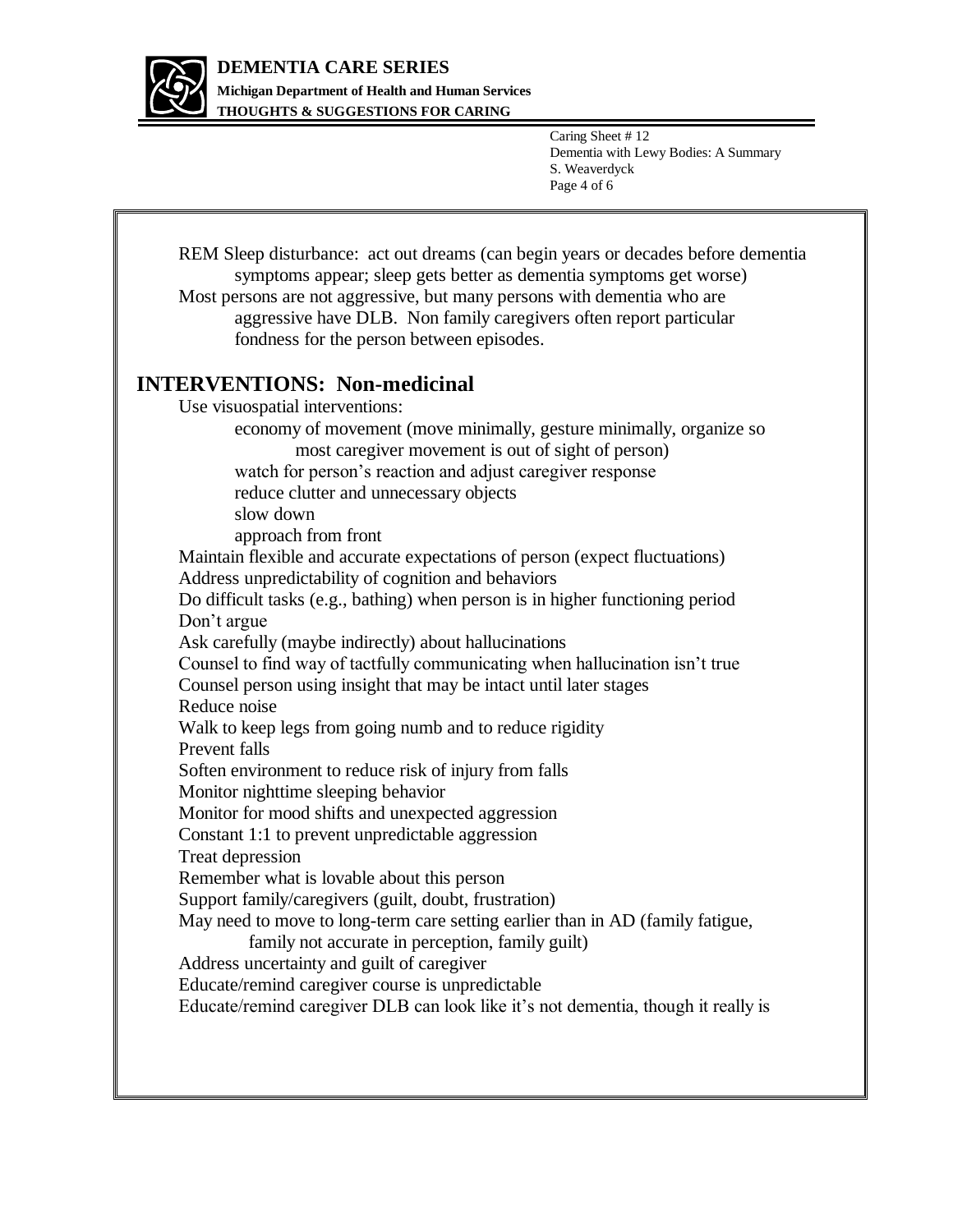

**Michigan Department of Health and Human Services THOUGHTS & SUGGESTIONS FOR CARING**

> Caring Sheet # 12 Dementia with Lewy Bodies: A Summary S. Weaverdyck Page 5 of 6

Tell families/caregivers:

Description of the course of DLB Remember it is dementia even when person appears normal or unlike a person with AD (e.g., memory for details)

Fluctuations

Expectations can be too high (or too low some days) Unpredictable behavior and cognition Easy to feel guilty

#### **MEDICAL TREATMENTS**

Cure unknown

Reduce loss of dopamine (Parkinson medications)

Reduce loss of acetylcholine (AD medications)

Anti-psychotic medications (neuroleptics) for hallucinations and delusions may cause severe rigidity or death (neuroleptics lower dopamine levels)

Unusually sensitive response to sedatives (extreme responses)

Medications that treat behaviors and hallucinations may make the Parkinsonian symptoms worse; medications that treat the Parkinsonian symptoms may make the behaviors and hallucinations worse. Dosages must constantly be monitored and adjusted.

#### **COMMENTS**

In 1996 consensus criteria for clinical and pathologic diagnosis created and have since been updated.

Kosak detected Lewy Bodies in cortex at autopsy in 1984 with new stain (dye) Lewy bodies are pink abnormalities that darken over time, inside the cell Often misdiagnosed as: Dementia with psychosis, with agitation, with

hallucinations, or similar behaviors;

or, early in the course, as a mental illness

#### **RESOURCES**

<http://www.ninds.nih.gov/disorders/dementiawithlewybodies/dementiawithlewybodies.htm>

(National Institute of Neurological Disorders and Stroke NINDS)

[http://www.lewybodydementia.org](http://www.lewybodydementia.org/) (Lewy Body Dementia Association, Inc.)

[http://www.alzheimers.org](http://www.alzheimers.org/) (Alzheimer's Disease Education and Referral Center ADEAR) [http://www.alz.org](http://www.alz.org/) (Alzheimer's Association)

<http://www.med.umich.edu/madrc/>(Michigan Alzheimer's Disease Research Center MADRC)

Copyright 2004 (Revised 2005) by S. Weaverdyck